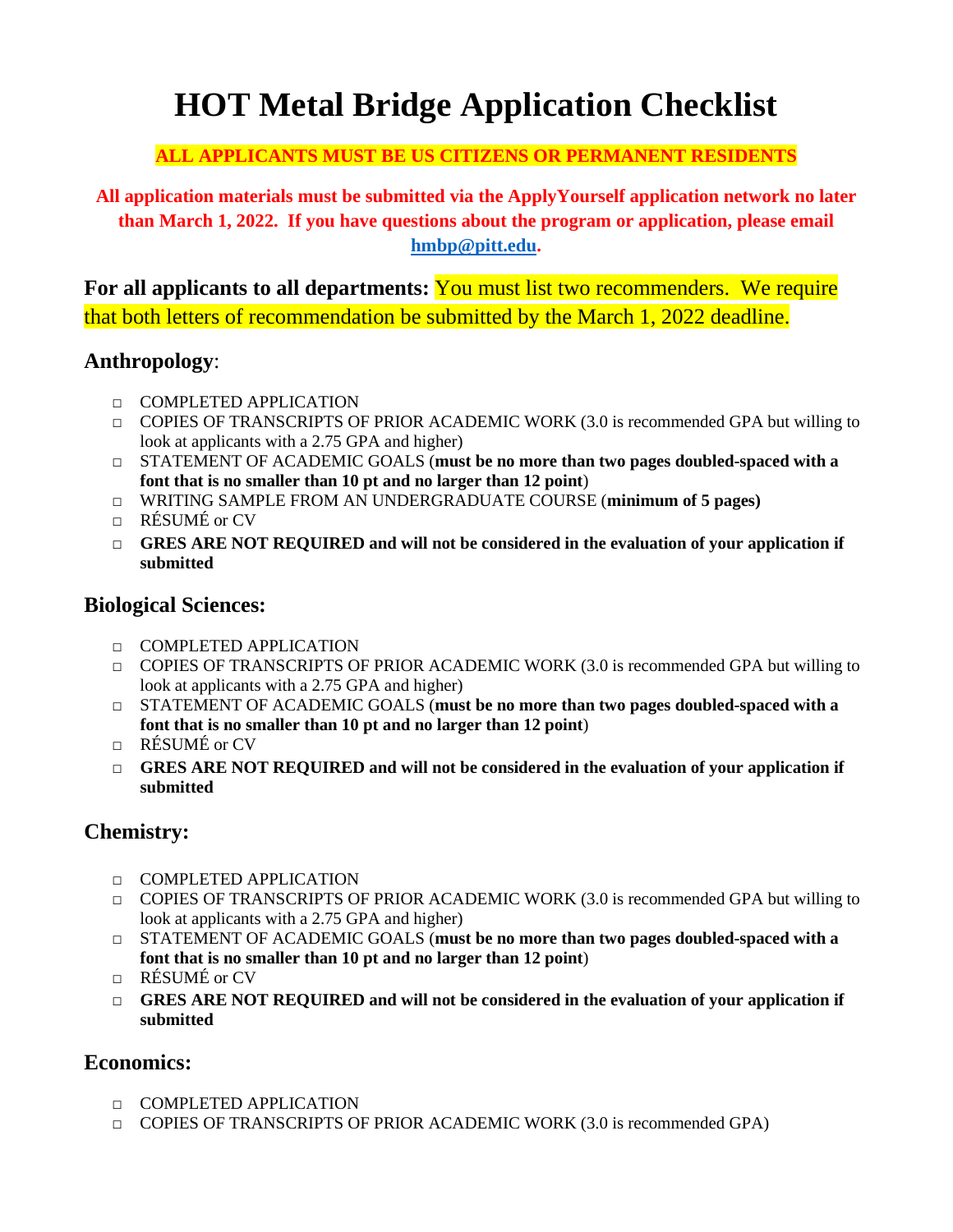- □ STATEMENT OF ACADEMIC GOALS (must be no more than two pages doubled-spaced with a **font that is no smaller than 10 point and no larger than 12 point**)
- □ EVIDENCE OF MATHEMATICS COURSEWORK COMPLETED
- $\Box$  RÉSUMÉ or CV
- □ **GRES ARE NOT REQUIRED and will not be considered in the evaluation of your application if submitted**

# **HA&A:**

- □ COMPLETED APPLICATION
- $\Box$  COPIES OF TRANSCRIPTS OF PRIOR ACADEMIC WORK (3.0 is recommended GPA)
- □ STATEMENT OF ACADEMIC GOALS (**must be no more than two pages doubled-spaced with a font that is no smaller than 10 point and no larger than 12 point**)
- □ WRITING SAMPLE FROM AN UNDERGRADUATE COURSE (**minimum of 5 pages)** □ RÉSUMÉ or CV
- □ **GRES ARE NOT REQUIRED and will not be considered in the evaluation of your application if submitted**

#### **Mathematics:**

- □ COMPLETED APPLICATION
- □ COPIES OF TRANSCRIPTS OF PRIOR ACADEMIC WORK
- □ THERE MUST BE EVIDENCE OF MATHEMATICS COURSEWORK (**minimum of least the following courses: Algebra, Calculus and an upper level undergraduate mathematics course)**
- □ STATEMENT OF ACADEMIC GOALS (**must be no more than two pages doubled-spaced with a font that is no smaller than 10 pt and no larger than 12 point**)
- □ RÉSUMÉ or CV
- □ **GRES ARE NOT REQUIRED and will not be considered in the evaluation of your application if submitted**

#### **Neuroscience:**

- □ COMPLETED APPLICATION
- □ COPIES OF TRANSCRIPTS OF PRIOR COLLEGE COURSEWORK (recommended cumulative gpa of 3.0 or higher, but will consider applicants who have a 2.75 or higher gpa)
- □ STATEMENT OF GOALS FOR POSTGRADUATE TRAINING AND FUTURE CAREER (**must be no more than two pages doubled-spaced with a font that is no smaller than 10 pt and no larger than 12 point**)
- □ SUMMARY OF PRIOR RESEARCH EXPERIENCE (**IF ANY and it must be no more than two pages doubled-spaced with a font that is no smaller than 10 pt and no larger than 12 point**)
- □ RESUMÉ OR CV
- □ **GRES ARE NOT REQUIRED and will not be considered in the evaluation of your application if submitted**

#### **Psychology:**

- □ COMPLETED APPLICATION
- □ COPIES OF TRANSCRIPTS OF PRIOR ACADEMIC WORK
- □ STATEMENT OF ACADEMIC GOALS (**must be no more than two pages doubled-spaced with a font that is no smaller than 10 pt and no larger than 12 point**) THE STATEMENT MUST LIST AT LEAST TWO POSSIBLE MENTORS FROM THE PSYCHOLOGY DEPARTMENT THAT THE STUDENT WISHES TO WORK WITH